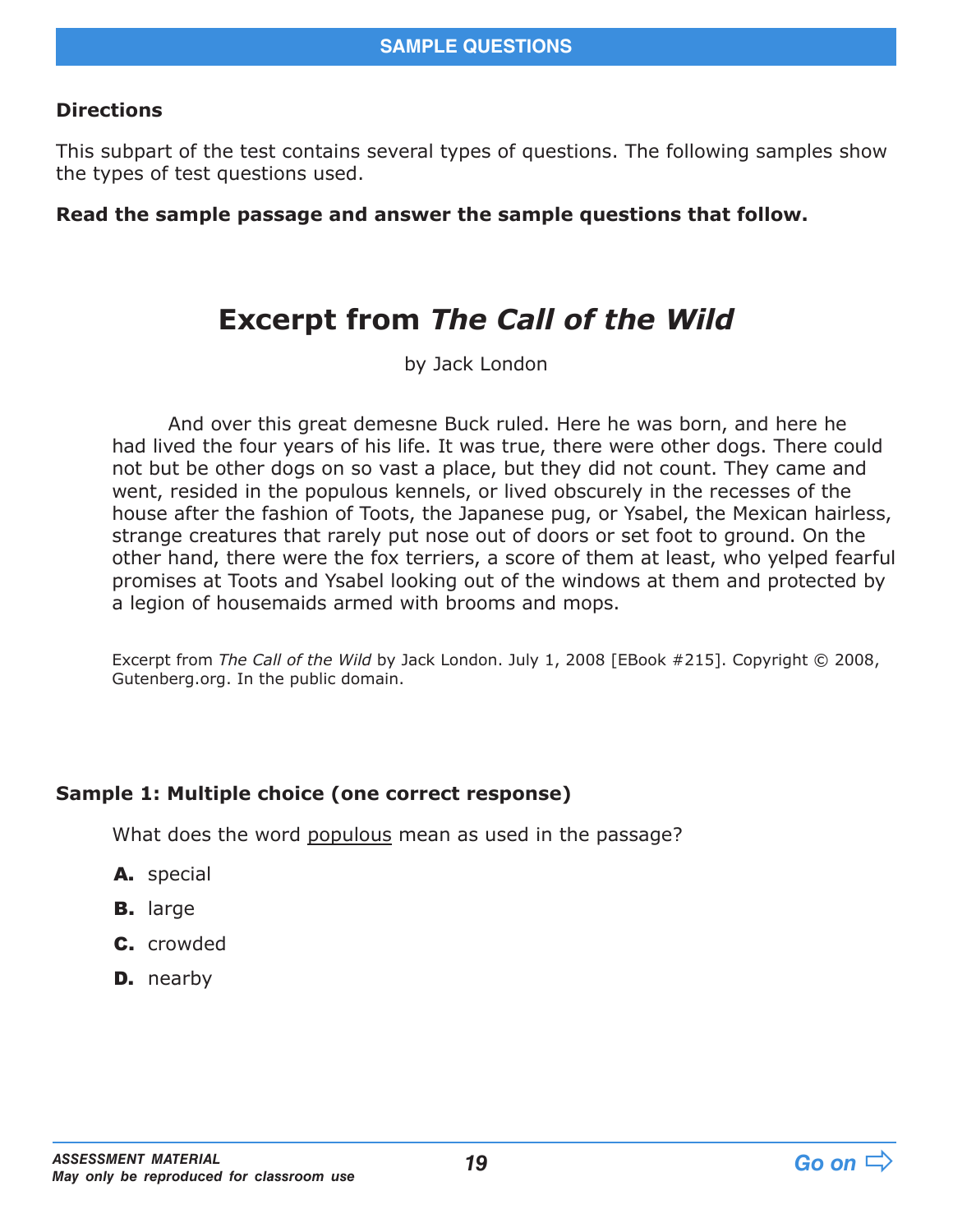### **Sample 2: Multiple select (multiple correct responses)**

Which **two** details from the passage show the other dogs are protected?

- M. Buck lived in a place with many other dogs.
- **P.** Some of the dogs stayed in the house at all times.
- **R.** The fox terriers often yelped at the other dogs.
- **S.** Several different breeds of dogs lived there.
- **T.** The housemaids used brooms to shield the smaller dogs.

## **Sample 3: Two-part multiple choice (with evidence responses)**

The following item has two parts. Answer Part A and then answer Part B.

### **Read this sentence from the passage.**

#### **There could not but be other dogs on so vast a place, but they did not count.**

#### **Part A**

What does the sentence tell about Buck's feelings towards the other dogs?

- A. Buck feels superior.
- **B.** Buck feels jealous.
- C. Buck feels isolated.
- **D.** Buck feels mistreated.

#### **Part B**

Which detail from the passage supports the correct answer in Part A?

- **M.** The other dogs often come and go.
- **P.** Buck has always lived in this place.
- R. Buck rules over everything around him.
- **S.** The other dogs rarely go outside.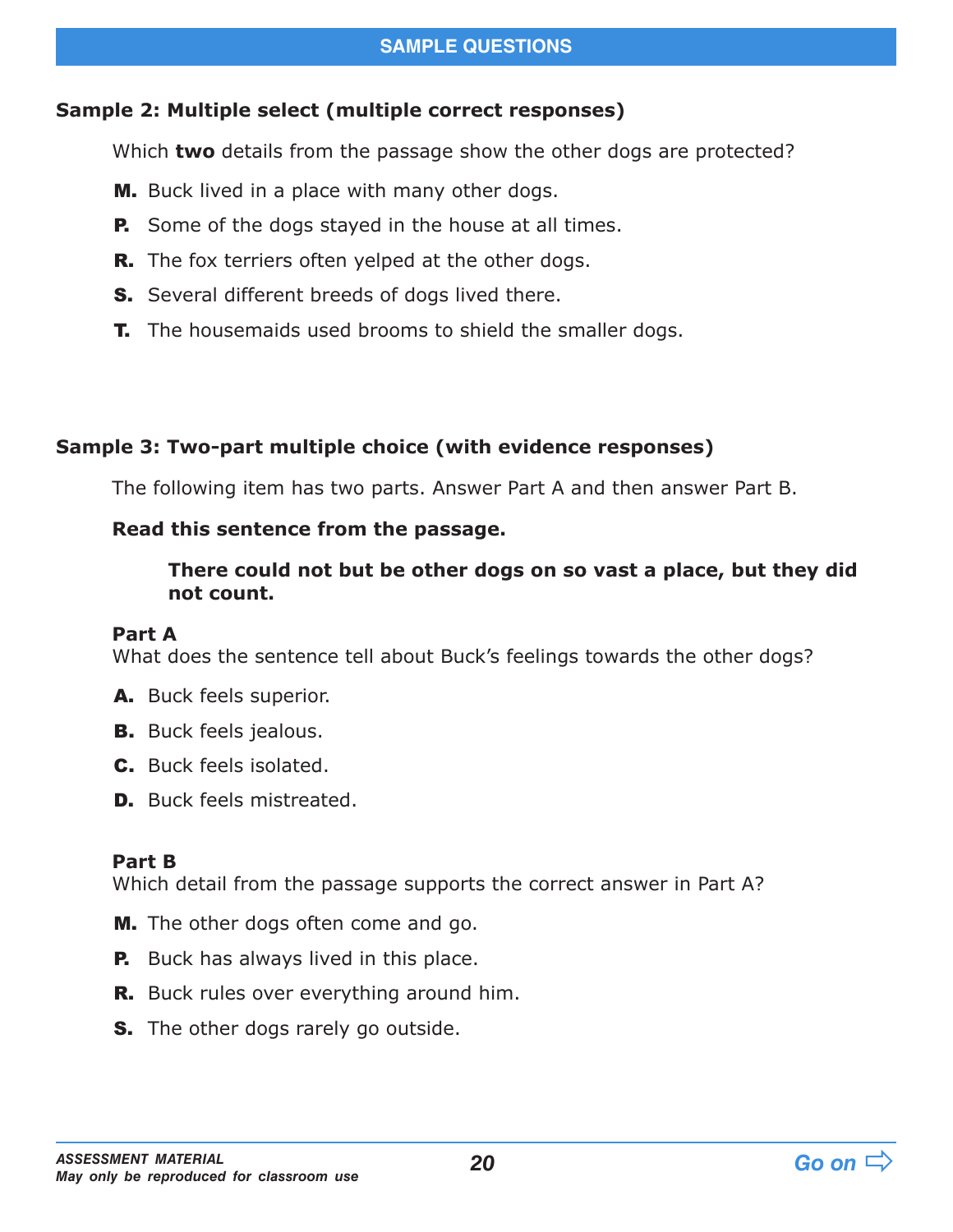#### **Sample 4: Editing Task**

#### **There are one or more underlined parts in the passage. They may contain errors to be corrected, or they may need to be changed for better wording. If a change is needed, select the correct replacement. If no change is needed, select "No change."**

Plastic water bottles and plastic grocery bags have become a major environmental issue in our country. The plastic often used to make many bottles and bags takes hundreds of years to disintegrate, caused unneeded pollution in our waters, parks, and landfills.

Which change, if any, is needed to the underlined text?

#### **disintegrate, caused**

- A. disintegrate. Caused
- **B.** disintegrate, causing
- C. disintegrate; causing
- **D.** No change



**Do not go on to the next page until told to do so.**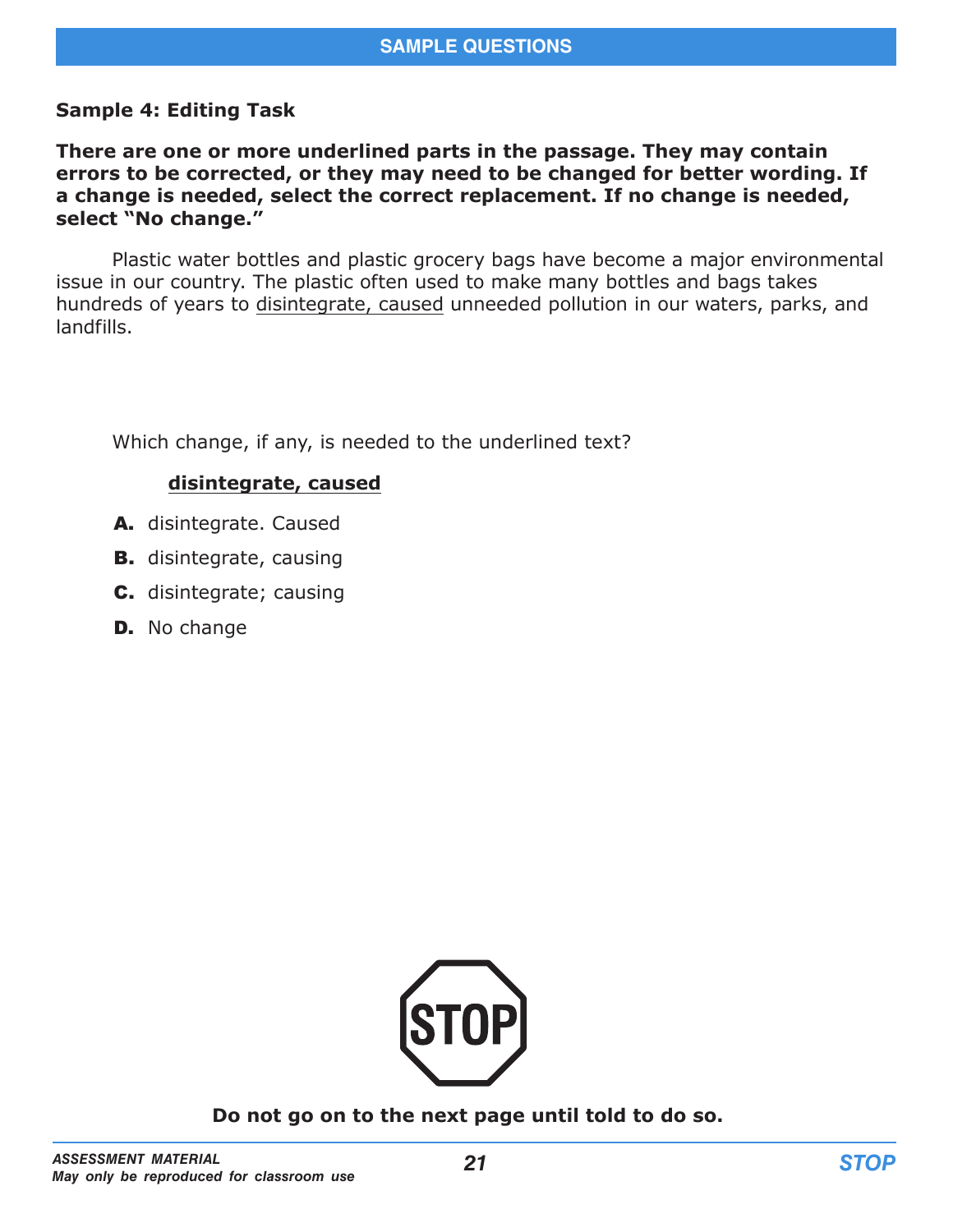**Read the passages and answer Questions 1 through 7.**

# **Passage 1**

## **Excerpt from** *Jane Eyre*

by Charlotte Brontë

*In this scene, the narrator, Jane Eyre, is taking up a new job as a governess. She has been welcomed by the housekeeper and has spent some time talking with her.*

1 My heart really warmed to the worthy lady as I heard her talk; and I drew my chair a little nearer to her, and expressed my sincere wish that she might find my company as agreeable as she anticipated.

- 2 "But I'll not keep you sitting up late to-night," said she; "it is on the stroke of twelve now, and you have been travelling all day: you must feel tired. If you have got your feet well warmed, I'll show you your bedroom. I've had the room next to mine prepared for you; it is only a small apartment, but I thought you would like it better than one of the large front chambers: to be sure they have finer furniture, but they are so dreary and solitary, I never sleep in them myself."
- 3 I thanked her for her considerate choice, and as I really felt fatigued with my long journey, expressed my readiness to retire. She took her candle, and I followed her from the room. First she went to see if the hall-door was fastened; having taken the key from the lock, she led the way upstairs. The steps and banisters were of oak; the staircase window was high and latticed; both it and the long gallery into which the bedroom doors opened looked as if they belonged to a church rather than a house. A very chill and vault-like air pervaded the stairs and gallery, suggesting cheerless ideas of space and solitude; and I was glad, when finally ushered into my chamber, to find it of small dimensions, and furnished in ordinary, modern style.
- 4 When Mrs. Fairfax had bidden me a kind good-night, and I had fastened my door, gazed leisurely round, and in some measure effaced<sup>1</sup> the eerie impression made by that wide hall, that dark and spacious staircase, and that long, cold gallery, by the livelier aspect of my little room, I remembered that, after a day of bodily fatigue and mental anxiety, I was now at last in safe haven. The impulse of gratitude swelled my heart, and I knelt down at the bedside, and offered up thanks where thanks were due; not forgetting, ere I rose, to implore aid on my further path, and the power of meriting the kindness which seemed so frankly offered me before it was earned. My couch had no thorns in it that night; my solitary room no fears. At once weary and content, I slept soon and soundly: when I awoke it was broad day.

**<sup>1</sup> effaced:** erased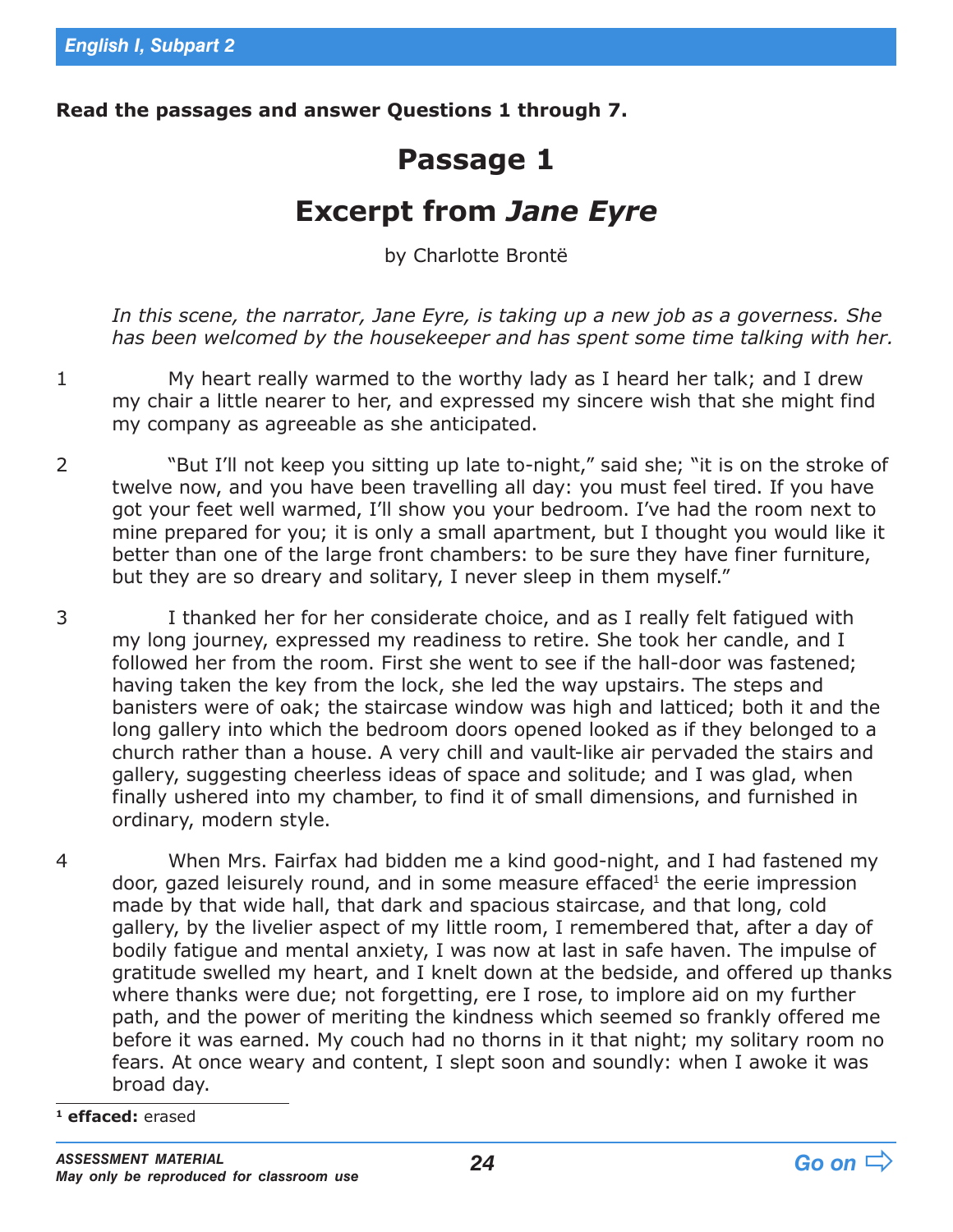5 The chamber looked such a bright little place to me as the sun shone in between the gay blue chintz window curtains, showing papered walls and a carpeted floor, so unlike the bare planks and stained plaster of Lowood, that my spirits rose at the view. Externals have a great effect on the young: I thought that a fairer era of life was beginning for me, one that was to have its flowers and pleasures, as well as its thorns and toils.

Excerpt from *Jane Eyre* by Charlotte Brontë. October 2007. [EBook #23077]. Copyright © 2007, Gutenberg.org. In the public domain.

## **Passage 2**

## **Excerpt from "The Fall of the House of Usher"**

by Edgar Allan Poe

*In this story, the narrator is visiting Roderick Usher, an old friend he has not seen for many years.*

6 During the whole of a dull, dark, and soundless day in the autumn of the year, when the clouds hung oppressively low in the heavens, I had been passing alone, on horseback, through a singularly dreary tract of country, and at length found myself, as the shades of the evening drew on, within view of the melancholy House of Usher. I know not how it was—but, with the first glimpse of the building, a sense of insufferable gloom pervaded my spirit. . . .

7 A servant in waiting took my horse, and I entered the Gothic archway of the hall. A valet, of stealthy step, thence conducted me, in silence, through many dark and intricate passages in my progress to the studio of his master. Much that I encountered on the way contributed, I know not how, to heighten the vague sentiments of which I have already spoken. While the objects around me—while the carvings of the ceilings, the sombre tapestries of the walls, the ebon blackness of the floors, and the phantasmagoric<sup>1</sup> armorial trophies which rattled as I strode, were but matters to which, or to such as which, I had been accustomed from my infancy—while I hesitated not to acknowledge how familiar was all this—I still wondered to find how unfamiliar were the fancies which ordinary images were stirring up. On one of the staircases, I met the physician of the family. His countenance, I thought, wore a mingled expression of low cunning and perplexity. He accosted<sup>2</sup> me with trepidation<sup>3</sup> and passed on. The valet now threw open a door and ushered me into the presence of his master.

**<sup>1</sup> phantasmagoric:** strange and dreamlike

**<sup>2</sup> accosted:** spoke to

**<sup>3</sup> trepidation:** nervousness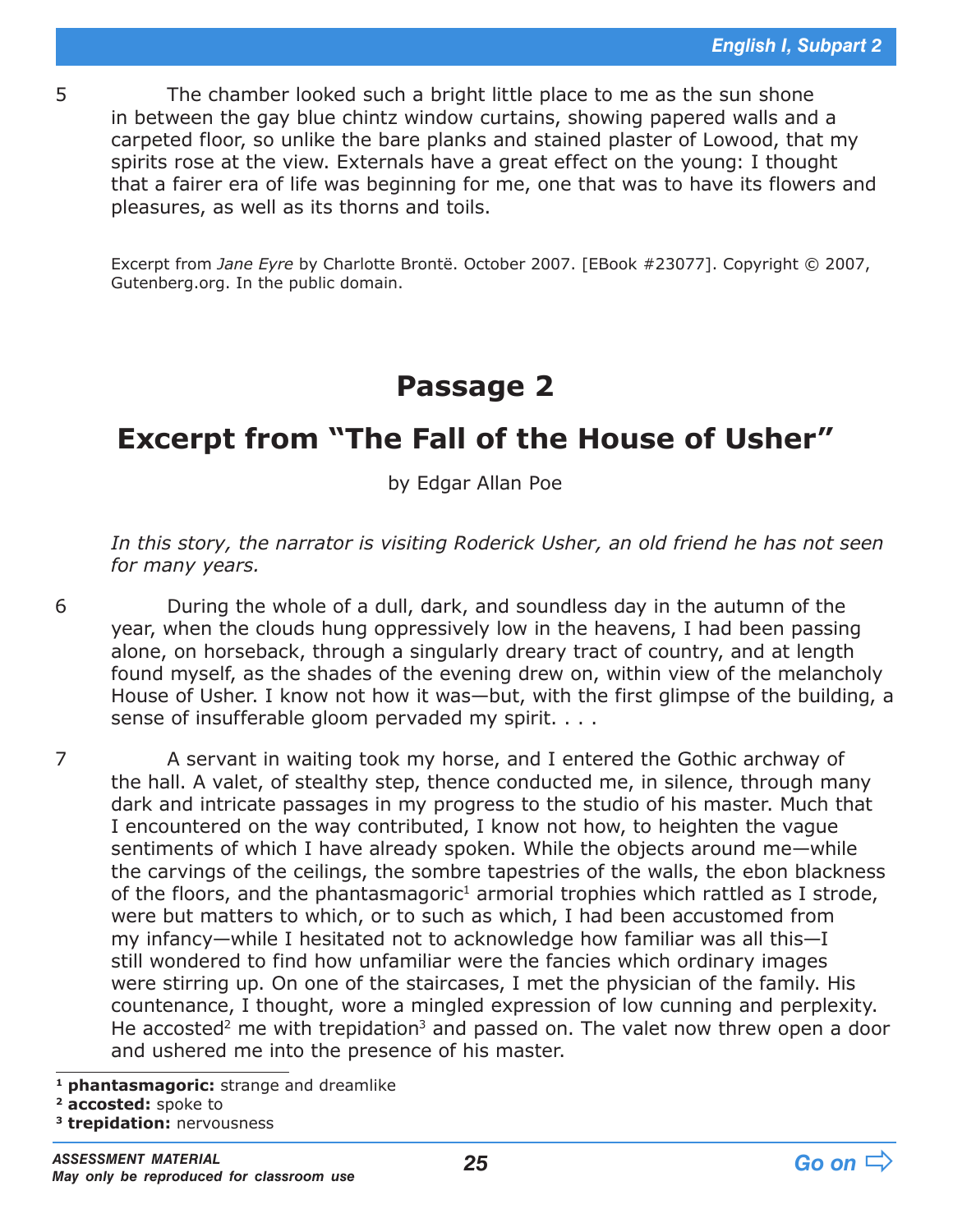8 The room in which I found myself was very large and lofty. The windows were long, narrow, and pointed, and at so vast a distance from the black oaken floor as to be altogether inaccessible from within. Feeble gleams of encrimsoned light made their way through the trellissed panes, and served to render sufficiently distinct the more prominent objects around; the eye, however, struggled in vain to reach the remoter angles of the chamber, or the recesses of the vaulted and fretted ceiling. Dark draperies hung upon the walls. The general furniture was profuse, comfortless, antique, and tattered. Many books and musical instruments lay scattered about, but failed to give any vitality to the scene. I felt that I breathed an atmosphere of sorrow. An air of stern, deep, and irredeemable gloom hung over and pervaded all.

Excerpt from "The Fall of the House of Usher" by Edgar Allan Poe. December 15, 2010 [EBook #932]. Copyright © 2010, Gutenberg.org. In the public domain.

1 The following item has two parts. Answer Part A and then answer Part B.

#### **Part A**

Which sentence **best** states a central idea from passage 1?

- A. The isolated location of the house makes Jane uneasy.
- **B.** As Jane walks through the house, she finds her feelings affected by its different features.
- C. While observing Mrs. Fairfax, Jane learns how difficult and tiring maintaining a large house can be.
- **D.** Jane's interaction with the housekeeper makes Jane disappointed with her new position as governess.

#### **Part B**

Select the sentence that **best** supports the correct answer to Part A.

- **M.** "My heart really warmed to the worthy lady as I heard her talk; and I drew my chair a little nearer to her, and expressed my sincere wish that she might find my company as agreeable as she anticipated." (paragraph 1)
- **P.** "I thanked her for her considerate choice, and as I really felt fatigued with my long journey, expressed my readiness to retire." (paragraph 3)
- **R.** "First she went to see if the hall-door was fastened; having taken the key from the lock, she led the way upstairs." (paragraph 3)
- **S.** "A very chill and vault-like air pervaded the stairs and gallery, suggesting cheerless ideas of space and solitude; and I was glad, when finally ushered into my chamber, to find it of small dimensions, and furnished in ordinary, modern style." (paragraph 3)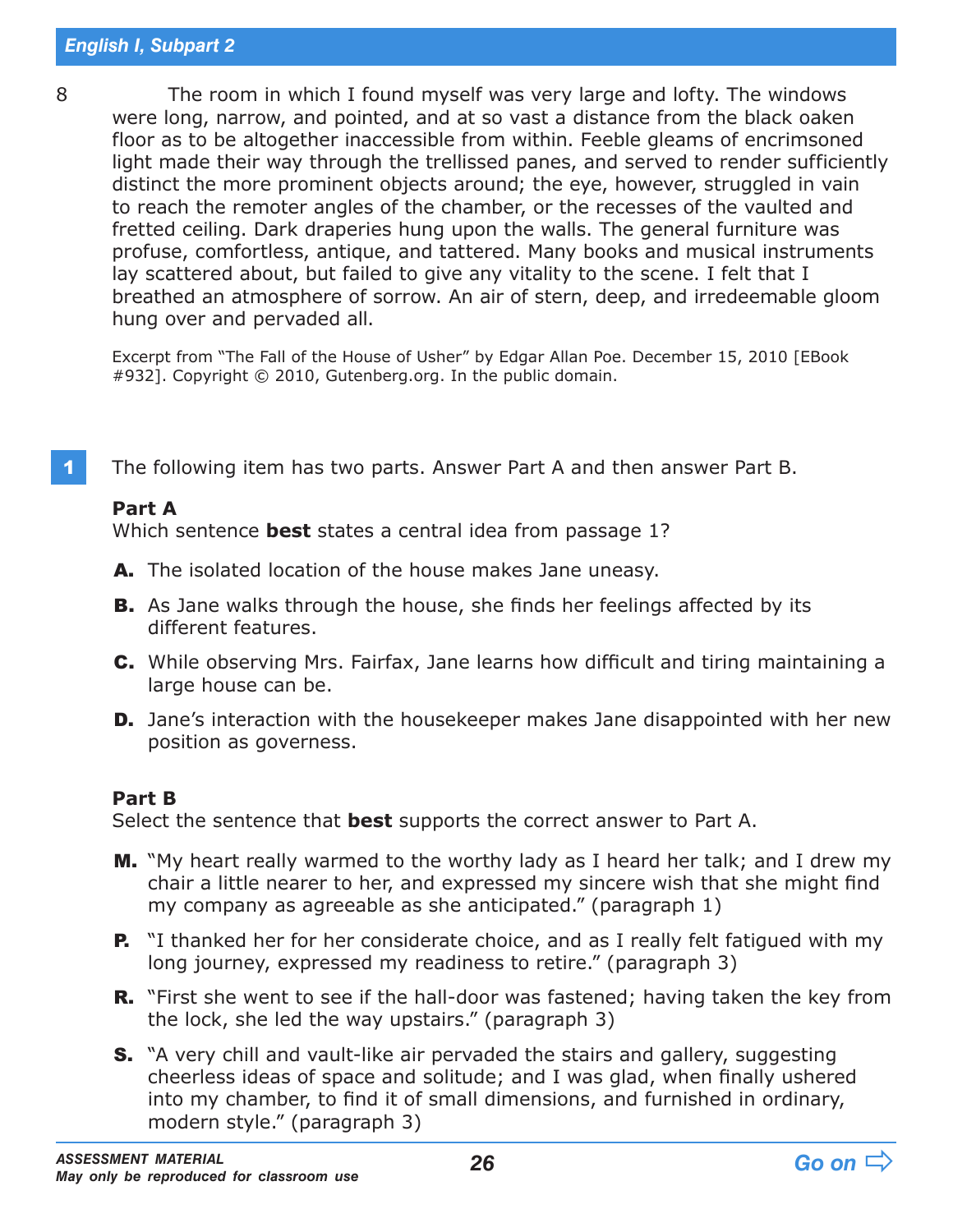2 The following item has two parts. Answer Part A and then answer Part B.

#### **Part A**

How does Poe **mainly** develop suspense in paragraph 7?

- A. by contrasting the narrator's familiarity with the setting with his feeling that something is wrong
- B. by presenting a flashback showing the narrator's memories of the house in the past
- C. by contrasting the strange objects in the house with the narrator's more comfortable home
- **D.** by establishing the narrator's increasing conflict with the family doctor

#### **Part B**

Select the sentence or phrase that **best** supports the correct answer to Part A.

- M. "A valet, of stealthy step, thence conducted me, in silence, through many dark and intricate passages in my progress to the studio of his master."
- **P.** "... the carvings of the ceilings, the sombre tapestries of the walls, the ebon blackness of the floors, and the phantasmagoric armorial trophies which rattled as I strode . . ."
- **R.** "... while I hesitated not to acknowledge how familiar was all this—I still wondered to find how unfamiliar were the fancies which ordinary images were stirring up."
- **S.** "... wore a mingled expression of low cunning and perplexity."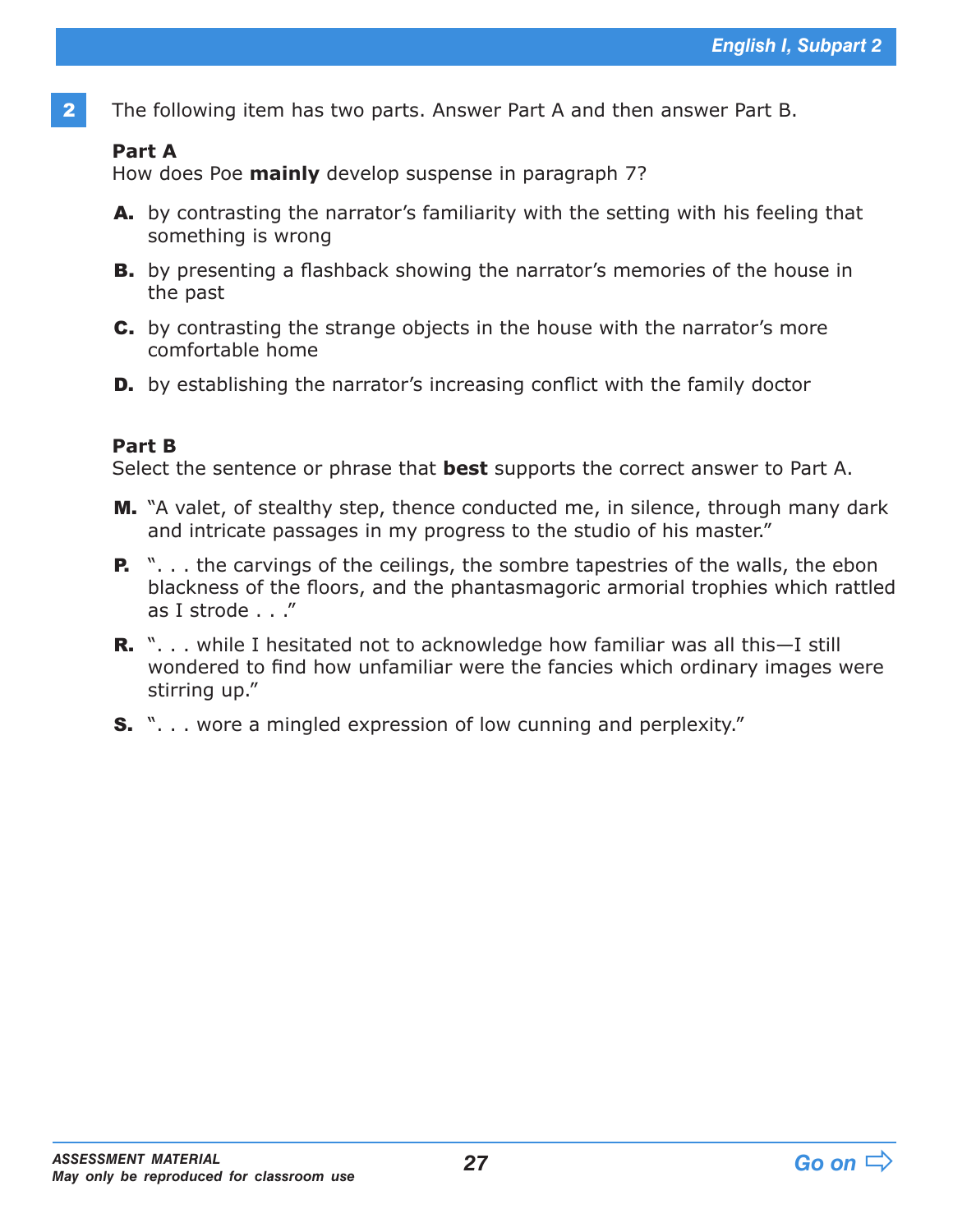- 3 Which statement about passage 2 **best** describes how the author's choice of structure affects the meaning of the story?
	- A. By adopting a slow pace with only a few events, the author emphasizes the remoteness of the setting.
	- **B.** By focusing on the actions of the inhabitants of the house, the author establishes the relationship between characters.
	- C. By having the narrator describe the house as he moves through it, the author establishes the bleak nature of the house.
	- **D.** By contrasting what the narrator sees inside the house with what he sees outside the house, the author reveals aspects of the narrator's character.
- 4 Which sentence **best** states the central idea of passage 2?
	- M. The narrator's visit to his old friend brings back melancholy memories of their shared past.
	- **P.** The gloom of the House of Usher creates feelings of dismay in the narrator.
	- **R.** The atmosphere of the House of Usher is very different from the narrator's memories of it in the past.
	- **S.** The people the narrator encounters make the narrator worry about his friend.
- 5 What does oppressively mean as it is used in paragraph 6?
	- A. cruelly
	- **B.** barely
	- C. depressingly
	- **D.** alarmingly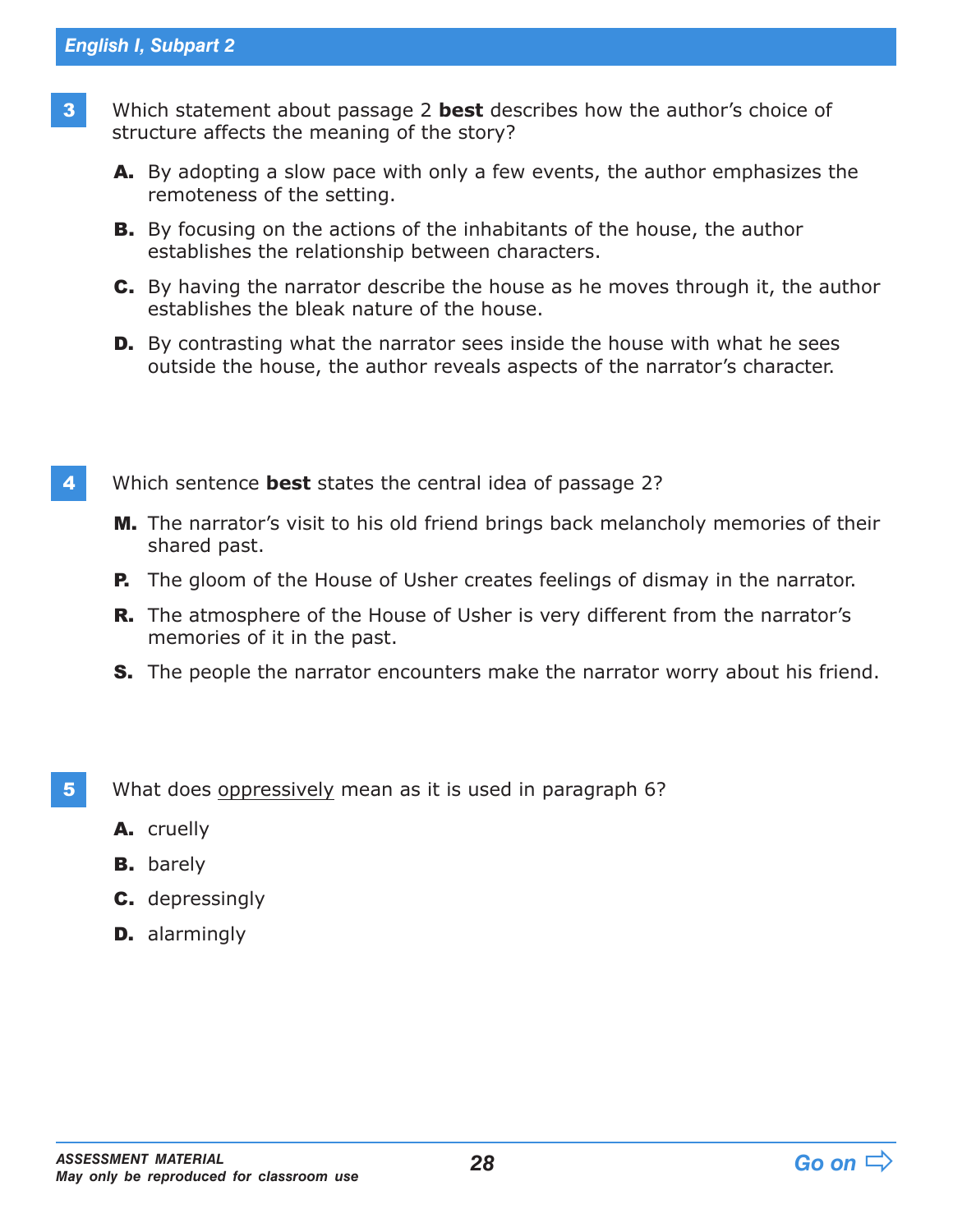6 The following item has two parts. Answer Part A and then answer Part B.

### **Part A**

What does livelier mean in paragraph 4?

- M. more crowded
- **P.** more active
- R. more cheerful
- S. more spacious

#### **Part B**

How does the word livelier develop the author's ideas?

- A. It suggests that the narrator is eager for the company of other people.
- **B.** It suggests that the narrator has an energetic personality despite her seemingly calm behavior.
- C. It suggests that the narrator has been given a room that is surprisingly luxurious and grand.
- **D.** It suggests that the narrator is relieved to find that her room is not as gloomy as the rest of the house.
- 7 Which theme do **both** passages have in common?
	- M. Setting can have a strong influence on a person's mood.
	- **P.** Being a quest is made easier by a hospitable welcome.
	- **R.** People are often nervous when encountering new situations.
	- **S.** Hope can be revived after a period of despair.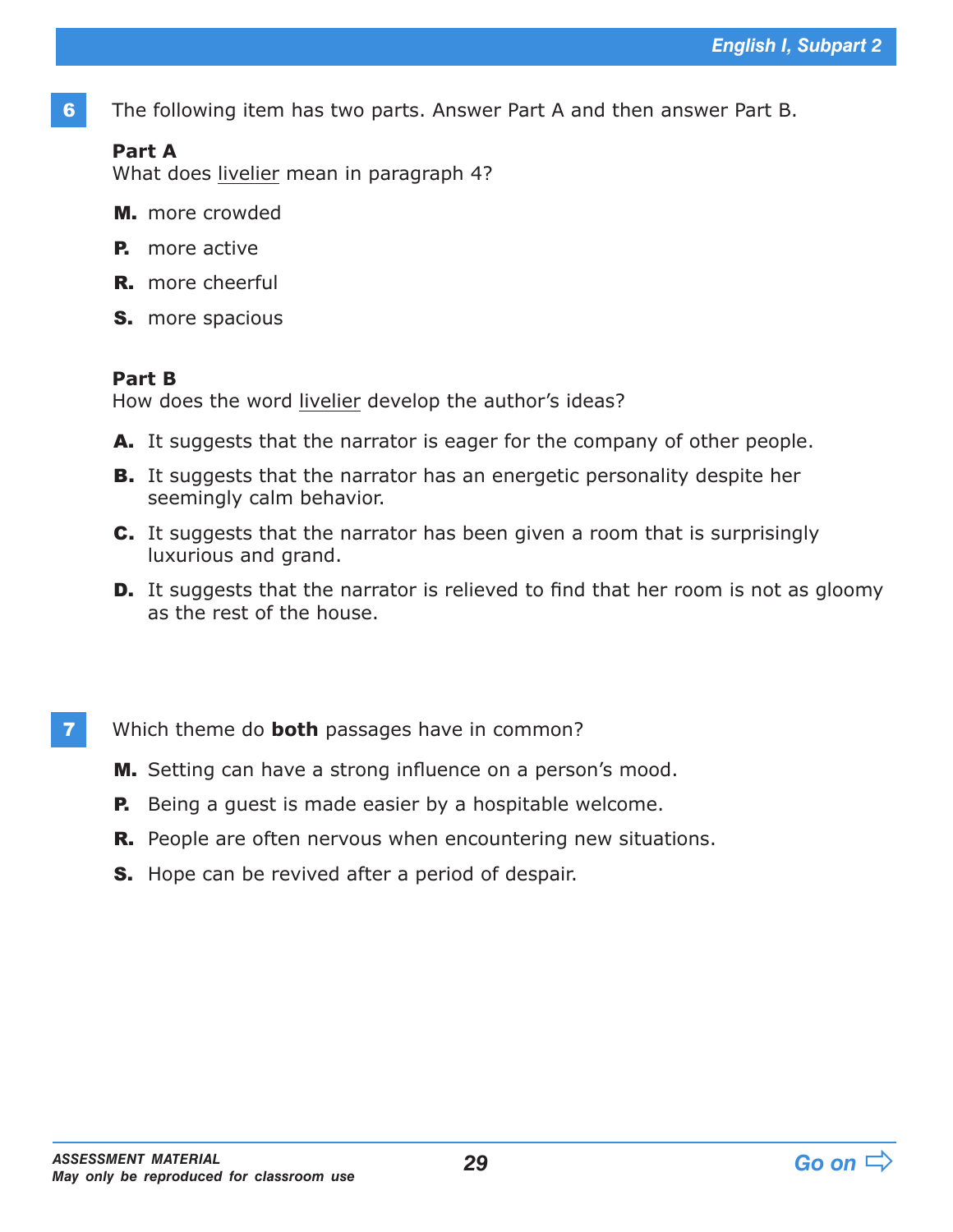**Read the passage and answer Questions 8 through 14.**

## **To Remember a Lecture Better, Take Notes by Hand**

by Robinson Meyer

- 1 Psych 101 was about to start, and Pam Mueller had forgotten her laptop at home. This meant more than lost Facebook time. A psychology grad student at Princeton, Mueller was one of the class teaching assistants. It was important she have good notes on the lecture. Normally she used her laptop to take notes, but, without it, she'd have to rely on a more traditional approach.
- 2 So she put pen to paper—and found something surprising.
- 3 Class just seemed *better*. "I felt like I had gotten so much more out of the lecture that day," she said. So she shared the story with Daniel Oppenheimer, the professor teaching the class.
- 4 "'I had a similar experience in a faculty meeting the other day,'" Mueller remembers him saying. "And we both sort of had that intuition that there might be something different about writing stuff down."
- 5 It turns out there is.
- 6 A new study—conducted by Mueller and Oppenheimer—finds that people remember lectures better when they've taken handwritten notes, rather than typed ones.
- 7 What's more, knowing how and why typed notes can be bad doesn't seem to improve their quality. Even if you warn laptop-notetakers ahead of time, it doesn't make a difference. For some tasks, it seems, handwriting's just better.
- 8 The study comes at a ripe time for questions about laptop use in class. Educators still debate whether to allow students to bring their laptops into the classroom. And while researchers have found that laptop use during class-time tends to be distracting—not only do laptop-using students not perform as well academically, but also they're less happy with their education—Mueller and Oppenheimer's research seems to be the first quantitative attempt to compare laptops disconnected from the Internet with plain-old pencil and paper.
- 9 The study was conducted in three parts. At the beginning of each, students watched video of a lecture or a TED<sup>1</sup> talk, and took notes on it either longhand or on laptops.

**<sup>1</sup> TED:** Technology, Entertainment, and Design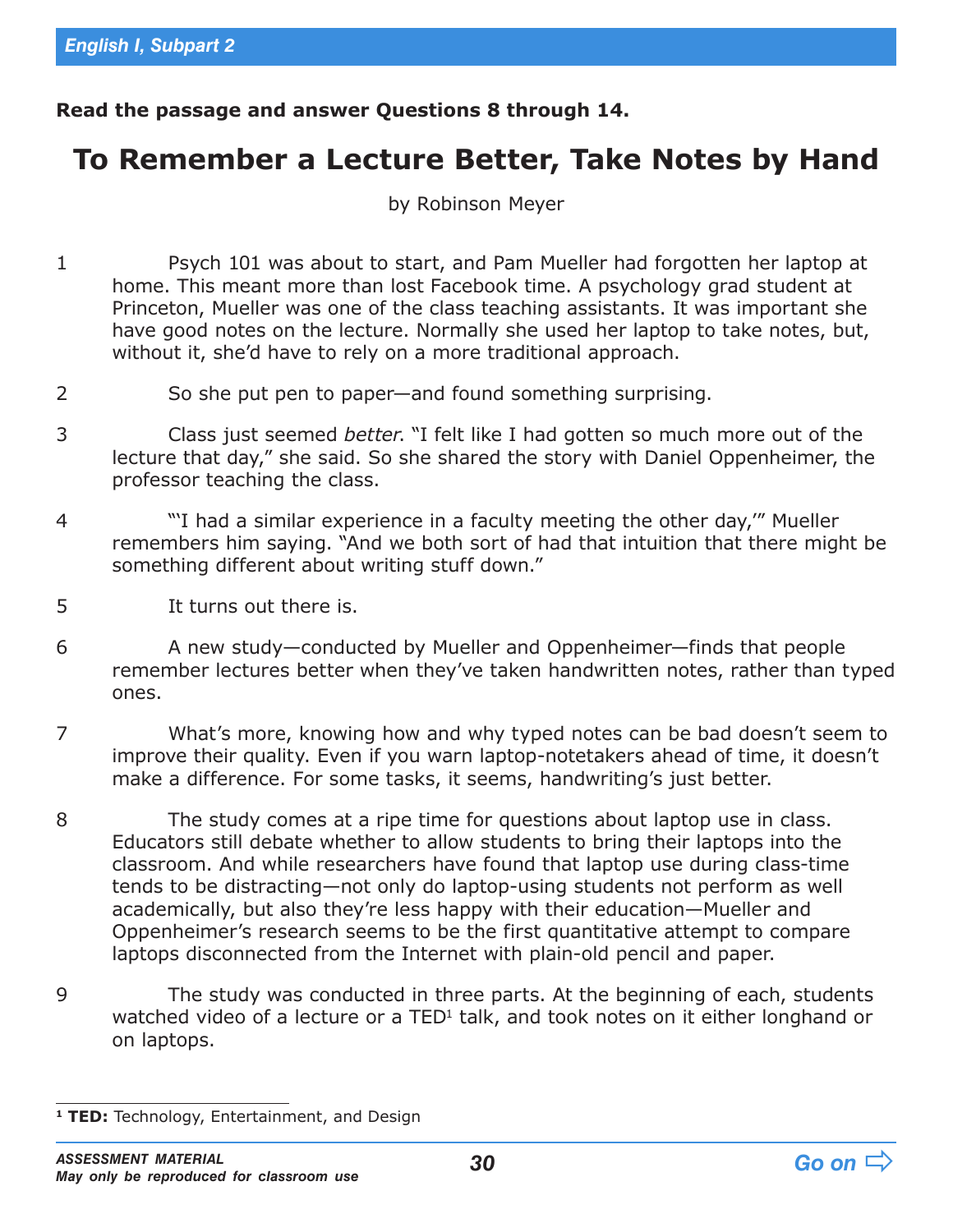- 10 Students watched the video, completed difficult mental tasks for 30 minutes, then took a quiz on the content. In this group, longhand-notetakers outperformed laptop-notetakers on the quiz. Analysis of student notes showed that laptopnotetakers tended to transcribe a lot of the speaker's words verbatim. Mueller and Oppenheimer suspected that this was because those who typed notes were inclined to transcribe lectures, rather than process them. This makes sense: If you can type quickly enough, word-for-word transcription is possible, whereas writing by hand usually rules out capturing every word.
- 11 So students in the second group were given a warning. Before the laptop-users watched the lecture or took any notes on it, the study administrator told some of them:
- 12 People who take class notes on laptops when they expect to be tested on the material later tend to transcribe what they're hearing without thinking about it much. **Please try not to do this as you take notes today.** Take notes in your own words and don't just write down word-for-word what the speaker is saying.
- 13 The warning seemed to have no effect. The quiz showed that longhandnotetakers still remembered lecture content better than laptop-notetakers. And analyzing the notes that laptop-using students took, the two authors admit: "The instruction to not take verbatim notes was completely ineffective at reducing verbatim content."
- 14 The final group of students took the quiz a full week after watching a recorded lecture. Some of these students were allowed to study their notes for 10 minutes before taking the quiz. In this last group, longhand-notetakers who had time to study outperformed everyone else. Longhand-notetakers of any sort, in fact, did better on the quiz than laptop-notetakers.
- 15 What's more, if someone took verbatim notes on their laptop, then studying seemed more likely to hinder their performance on the quiz.
- 16 In other words, taking notes on a laptop seems to lead to verbatim notes, which make it tough to study well. And you can't successfully warn someone to keep them from taking verbatim notes if they're using a laptop.
- 17 "We don't write longhand as fast as we type these days, but people who were typing just tended to transcribe large parts of lecture content verbatim," Mueller told me. "The people who were taking notes on the laptops don't have to be judicious in what they write down."
- 18 She thinks this might be the key to their findings: Take notes by hand, and you have to process information as well as write it down. That initial selectivity leads to long-term comprehension.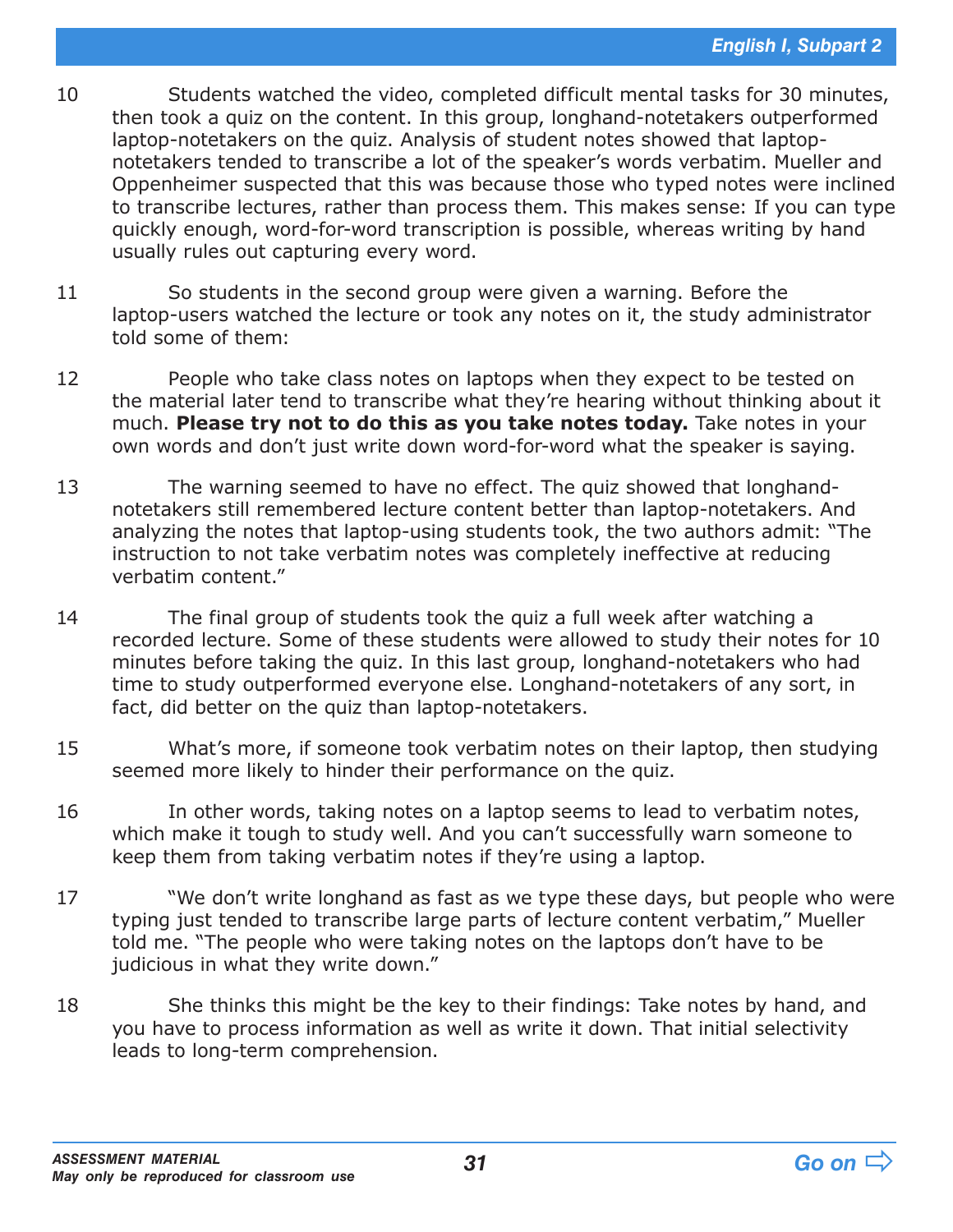#### *English I, Subpart 2*

- 19 "I don't think we're gonna get more people to go back to notebooks necessarily," Mueller said. "Tablets might be the best of both worlds—you have to choose what to write down, but then you have the electronic copy."
- 20 Incidentally, the two researchers might look at tablet use next. (They didn't include them in this study.) But they have busy scientific dockets outside this work, as neither of them specialize in educational psychology. Mueller researches questions of law and morality, and Oppenheimer tends to focus on decision-making and the psychology of democracy.
- 21 But the two say they've appreciated their foray into note-taking research, which stemmed from a real-life problem. "I think," Mueller said, "that's where the best research comes from, because the questions resonate with other people."

"To Remember a Lecture Better, Take Notes by Hand" by Robinson Meyer, from *The Atlantic*, May 2015. Copyright © Atlantic Media Inc. Used by permission of the publisher via Copyright Clearance Center.

- 8 How does the author use rhetoric in paragraphs 1–2 to advance his purpose?
	- A. He uses a personal story to explain an unexpected discovery.
	- **B.** He uses data and facts to support a position about note-taking.
	- C. He uses an emotional appeal to emphasize an alarming problem.
	- **D.** He uses a metaphor to make his ideas easier to understand.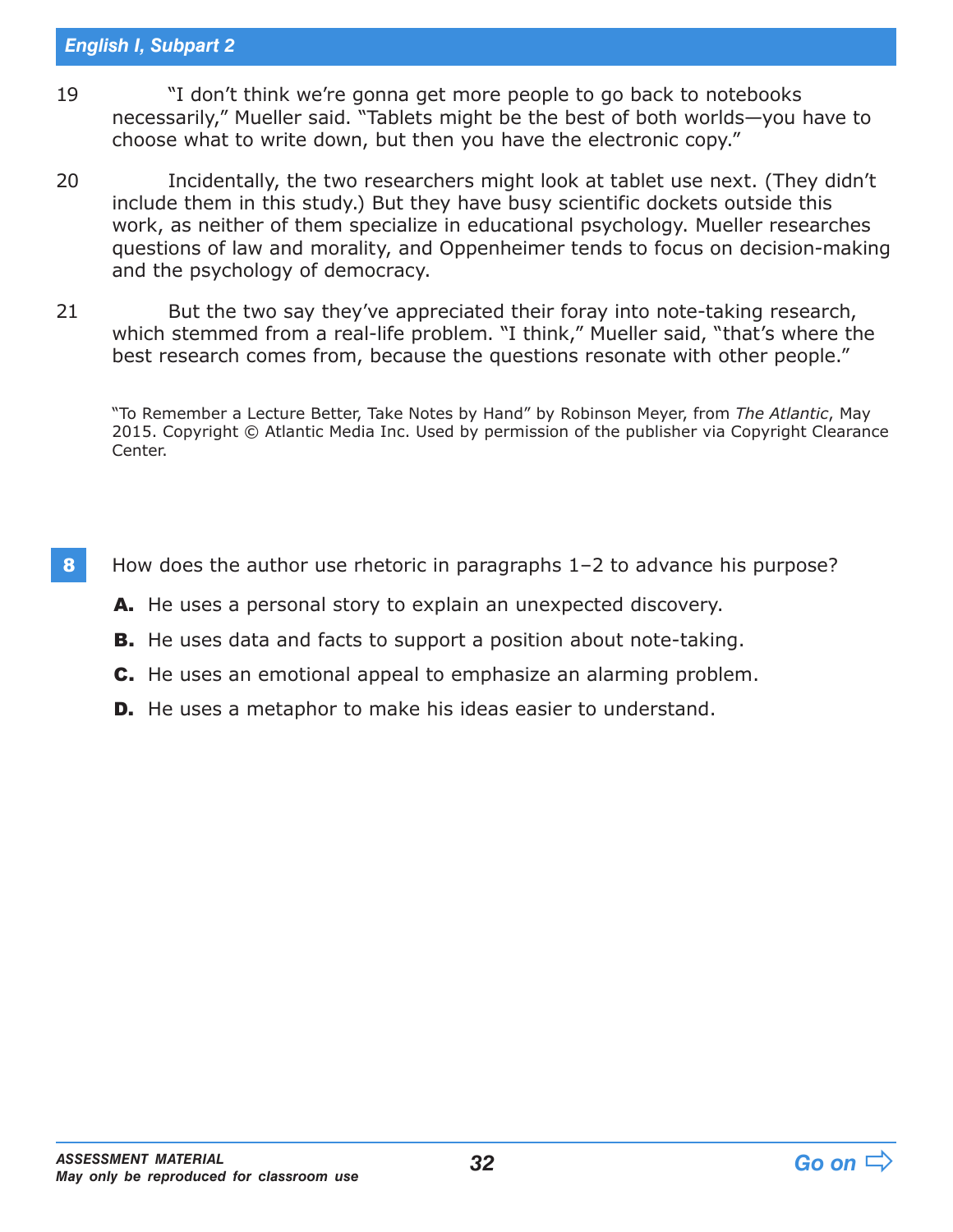9 The following item has two parts. Answer Part A and then answer Part B.

### **Part A**

What does intuition mean as it is used in paragraph 4?

- M. notation
- P. proof
- R. insight
- S. intention

#### **Part B**

How does the use of the word intuition help develop the author's ideas?

- A. by explaining how the scientists came to suspect their research would be productive
- **B.** by explaining the importance of note-taking to learning in class
- C. by explaining the plans for the experiment described in the passage
- **D.** by explaining the evidence that supports the scientists' theory about note-taking
- 10 How does paragraph 16 develop the ideas described in paragraphs 13–15?
	- M. Paragraph 16 provides background information that may explain the results described in paragraphs 13–15.
	- **P.** Paragraph 16 presents the results of the experimental setup described in paragraphs 13–15.
	- **R.** Paragraph 16 presents an alternate perspective on the experiment described in paragraphs 13–15.
	- S. Paragraph 16 summarizes the conclusions that can be drawn from the results described in paragraphs 13–15.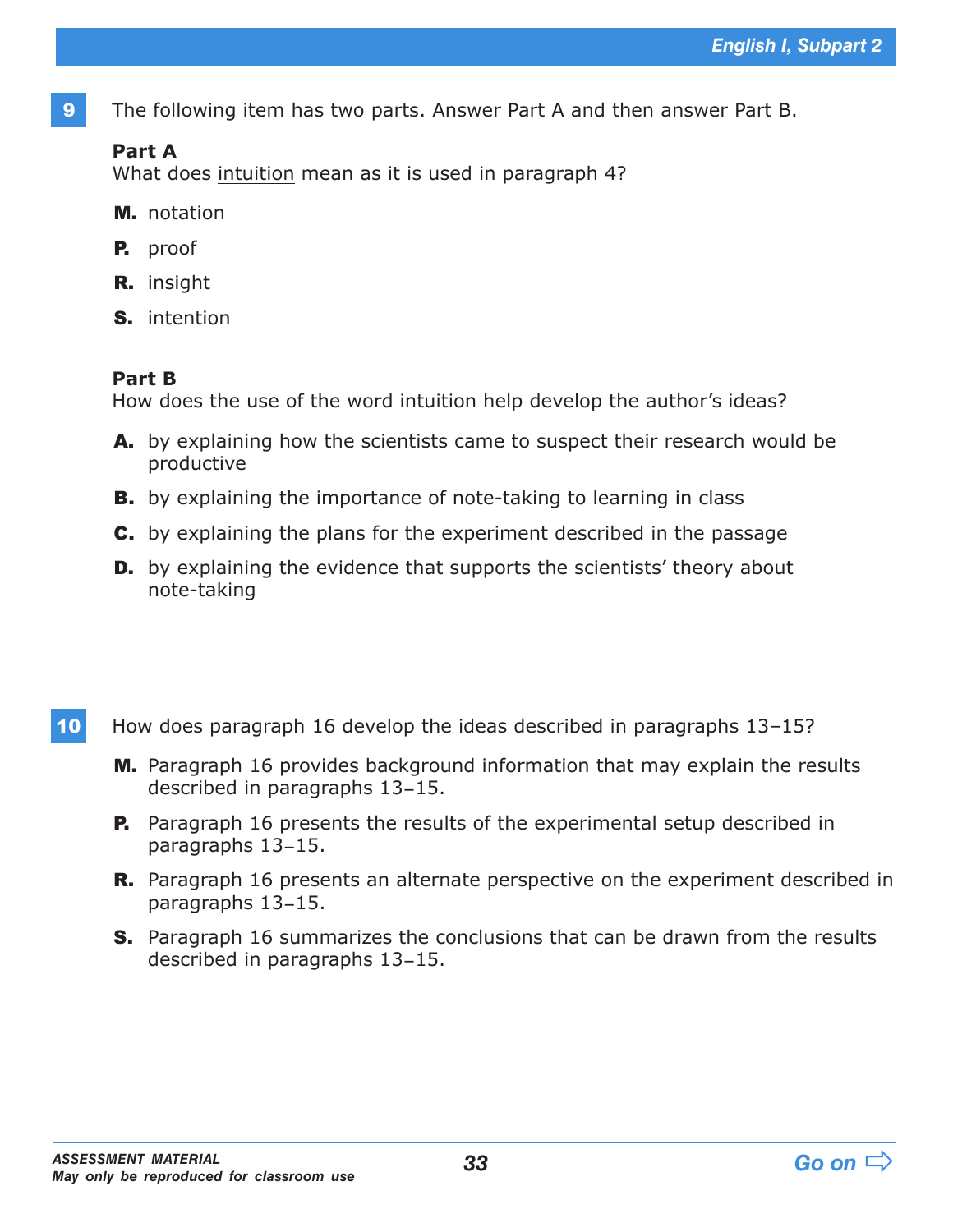11 What does foray mean as it is used in paragraph 21?

- A. search
- **B.** excursion
- C. echo
- **D.** collapse

12 The following item has two parts. Answer Part A and then answer Part B.

#### **Part A**

What is the **primary** claim in paragraph 18?

- M. Students who take notes by hand listen more carefully to lectures, while students who use laptops listen only selectively.
- **P.** Students who take notes by hand are only able to remember selective information, while students who use laptops can remember much more information.
- **R.** Taking notes by hand is more effective than taking notes on a laptop because it requires students to process information as they write it down.
- **S.** Taking notes by hand is less efficient than taking notes on a laptop because it requires students to process information rather than simply write it down.

#### **Part B**

How effectively does the author support this claim?

- A. The claim is poorly supported and is contradicted by much of the evidence from the study.
- **B.** The claim is supported by some evidence from the study, but opposed by other evidence.
- C. The claim is a believable explanation of the study results, but is not the only possible explanation.
- **D.** The claim is an improbable speculation by the author based on little evidence from the study.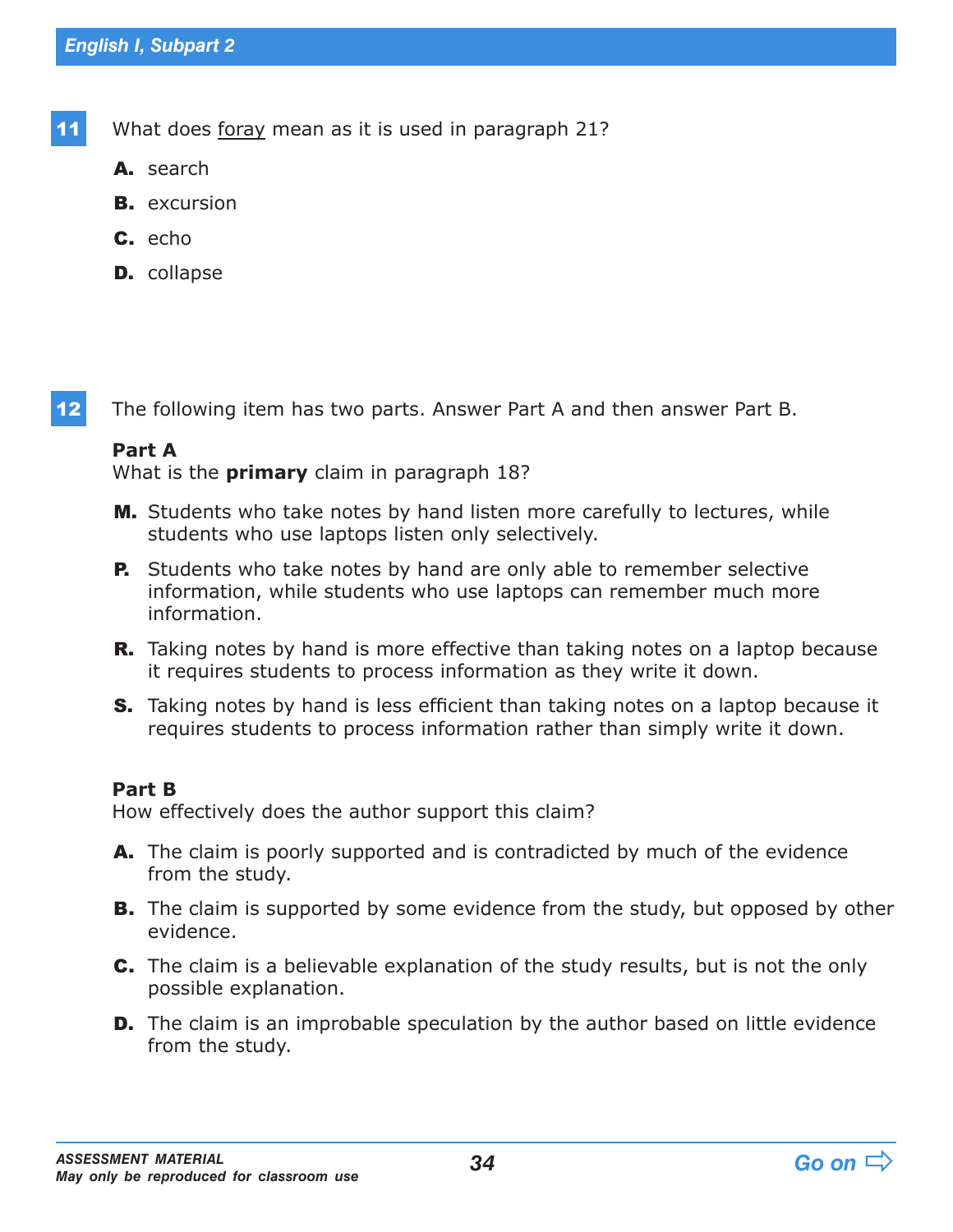- 13 Which statement **best** describes how paragraph 12 functions in the passage?
	- M. By shifting to the test administrator's point of view, the paragraph demonstrates the methods used in the note-taking study.
	- **P.** By including the test administrator's warning to the students, the paragraph accurately portrays how the note-taking study was flawed.
	- **R.** By representing the exact words of the test administrator's warning, the paragraph strengthens the study's conclusion about notetaking.
	- **S.** By revealing the test administrator's firm tone, the paragraph emphasizes the important role that language plays in notetaking.
- 14 Select the paragraph from the passage that **best** expresses its central idea.
	- A. "Psych 101 was about to start, and Pam Mueller had forgotten her laptop at home. This meant more than lost Facebook time. A psychology grad student at Princeton, Mueller was one of the class teaching assistants. It was important she have good notes on the lecture. Normally she used her laptop to take notes, but, without it, she'd have to rely on a more traditional approach." (paragraph 1)
	- B. "Class just seemed *better*. 'I felt like I had gotten so much more out of the lecture that day,' she said. So she shared the story with Daniel Oppenheimer, the professor teaching the class." (paragraph 3)
	- C. "'I had a similar experience in a faculty meeting the other day,'" Mueller remembers him saying. "And we both sort of had that intuition that there might be something different about writing stuff down." (paragraph 4)
	- D. "A new study—conducted by Mueller and Oppenheimer—finds that people remember lectures better when they've taken handwritten notes, rather than typed ones." (paragraph 6)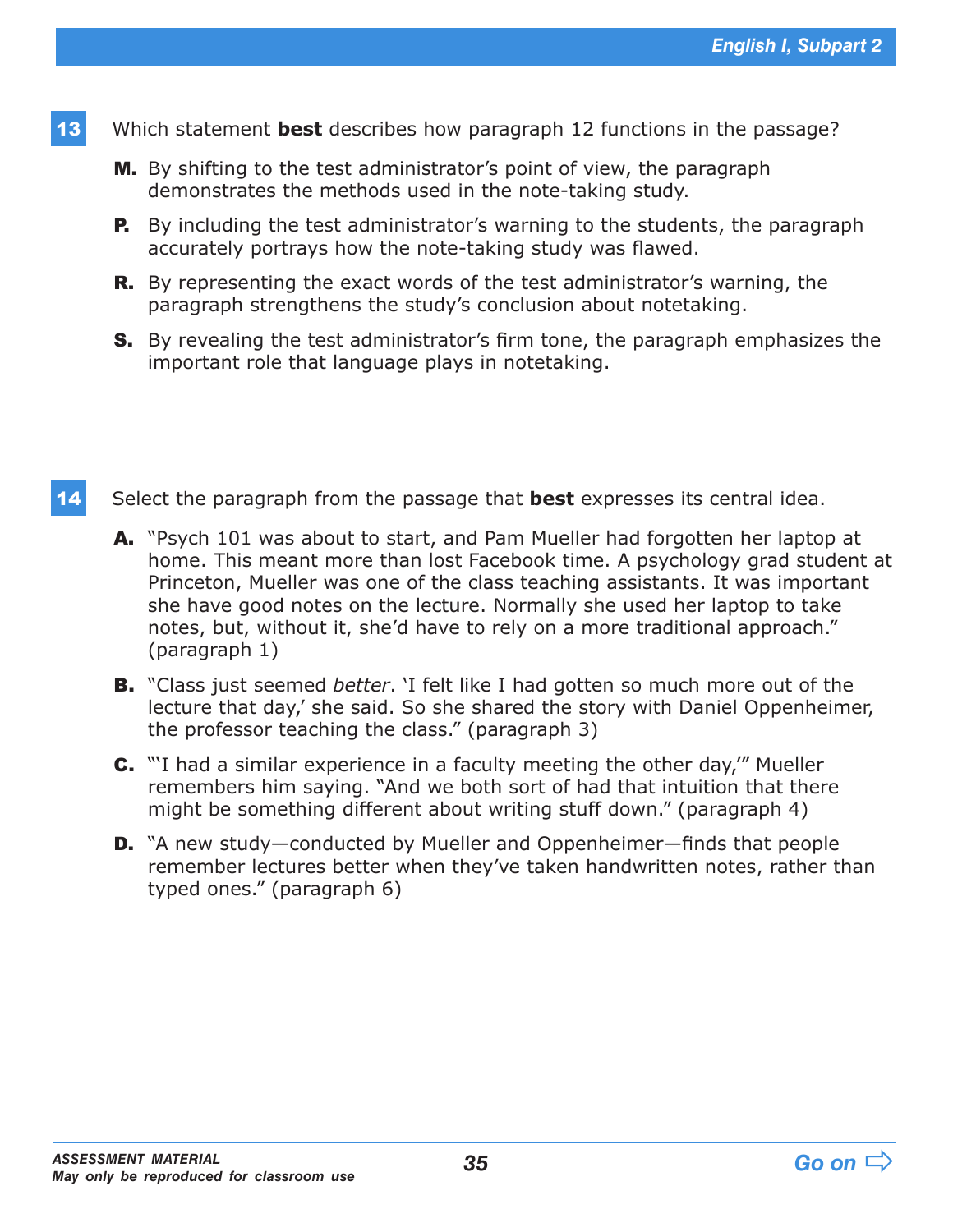**There are seven underlined parts in the passage. They may be errors to be corrected, or they may need to be changed for better wording. If a change is needed, select the correct replacement. If no change is needed, select "No change."**

The poet Samuel Coleridge, in "The Rime of the Ancient Mariner," poetically describes an ironic situation faced by a sailor "Water, water, everywhere, / Nor any drop to drink." The quote also serves as a reminder of the more practical truth that humans need water to live. In fact, most people would not be able to survive to make it much longer than two or three days without having water. This makes sense when you consider that the human body is made up of about 60% water. Water plays several key roles in physical health: protecting joints, preventing injury and fatigue during exercise, and it helps keep kidneys healthy.

Human cartilage is composed of about 85 percent water. The tough yet spongy substance keeps joints lubricated and mobile. The vertebrae of the spinal column rely on cartilage to absorb shock caused by an array of everyday activities from walking to running to lifting as well as to sitting. Cartilage is like a suit of armor that coats the bones beneath our skin. When you take most of the water out of the picture, cartilage would dehydrate and result in painful friction.

Hydration is also key to healthy exercise. The fluids sweated out during a workout must be replaced in order to prevent muscle cramping and injury. Water restores the fluid balance to muscles and helps the body transport electrolytes to replace those lost during exercise. Staying well-hydrated before, during, and when you are done with exercise can reduce fatigue.

Finally, water is essential to the proper function of kidneys. Those vital organs remove waste from the body, they also help regulate blood pressure and some bodily fluid levels. Without adequate hydration, kidneys are unable to perform their critical functions. Water's valuable role in ensuring human health is difficult to overestimate.

15 Which change, if any, is needed to the underlined text?

#### **sailor "Water,**

- M. sailor: "Water,
- P. sailor; "Water,
- R. sailor . . . "Water
- S. No change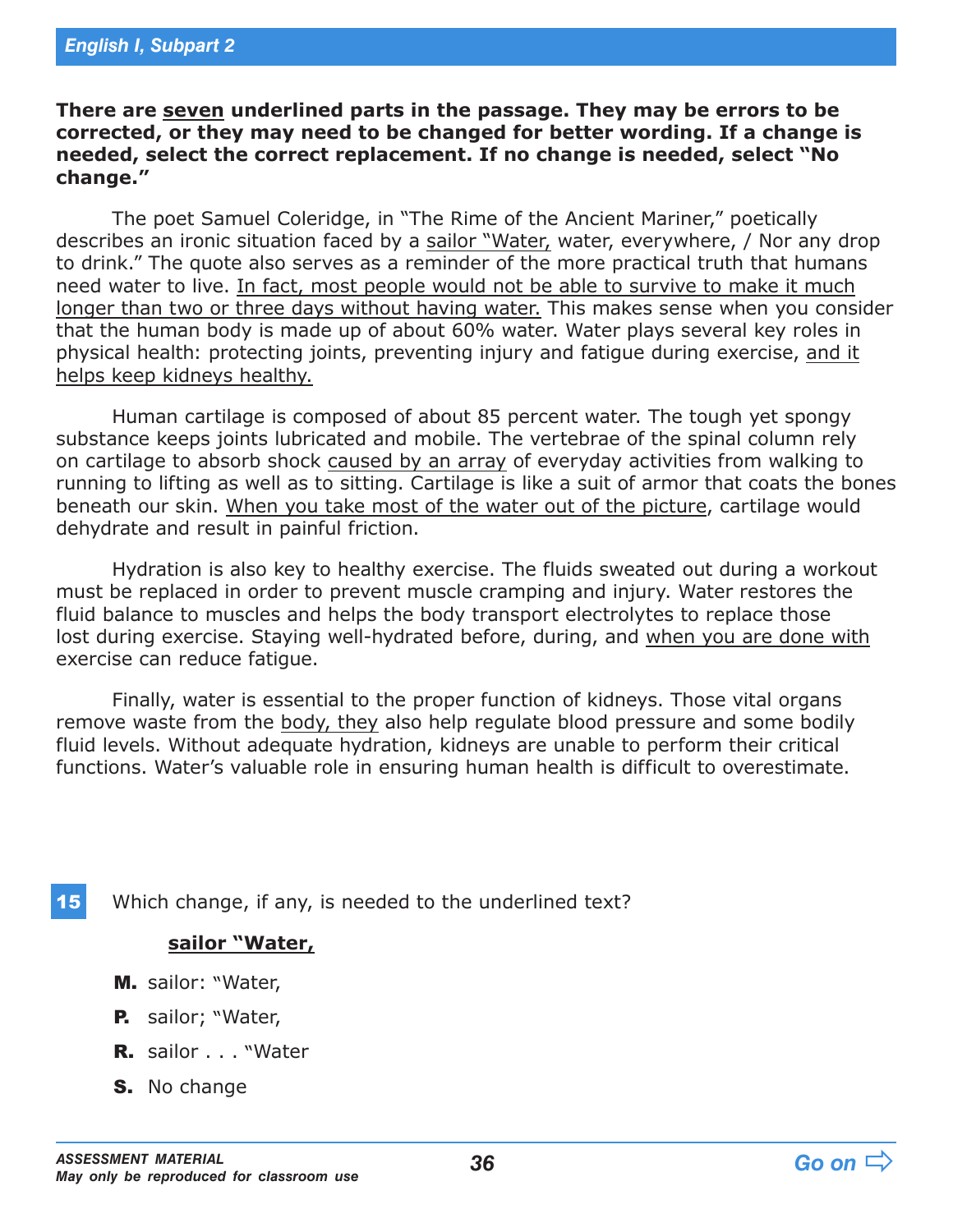16 Which change, if any, shows the **best** way to revise the underlined text?

#### **In fact, most people would not be able to survive to make it much longer than two or three days without having water.**

- A. In fact, most would not survive to make it two or three days without having it.
- **B.** In fact, most would not be able to survive any longer than two or three days without any water.
- C. In fact, most people would not survive longer than two or three days without it.
- **D.** No change
- 17 Which change, if any, shows the **best** way to revise the underlined text?

#### **and it helps keep kidneys healthy.**

- M. and keeping kidneys healthy.
- **P.** and it keeps your kidneys healthy.
- **R.** and also your kidneys will be healthier.
- S. No change

18 Which change, if any, shows the **best** way to revise the underlined text?

#### **caused by an array**

- A. fired up by a whole host
- **B.** made possible by a wealth
- **C.** brought to pass by an immensity
- **D.** No change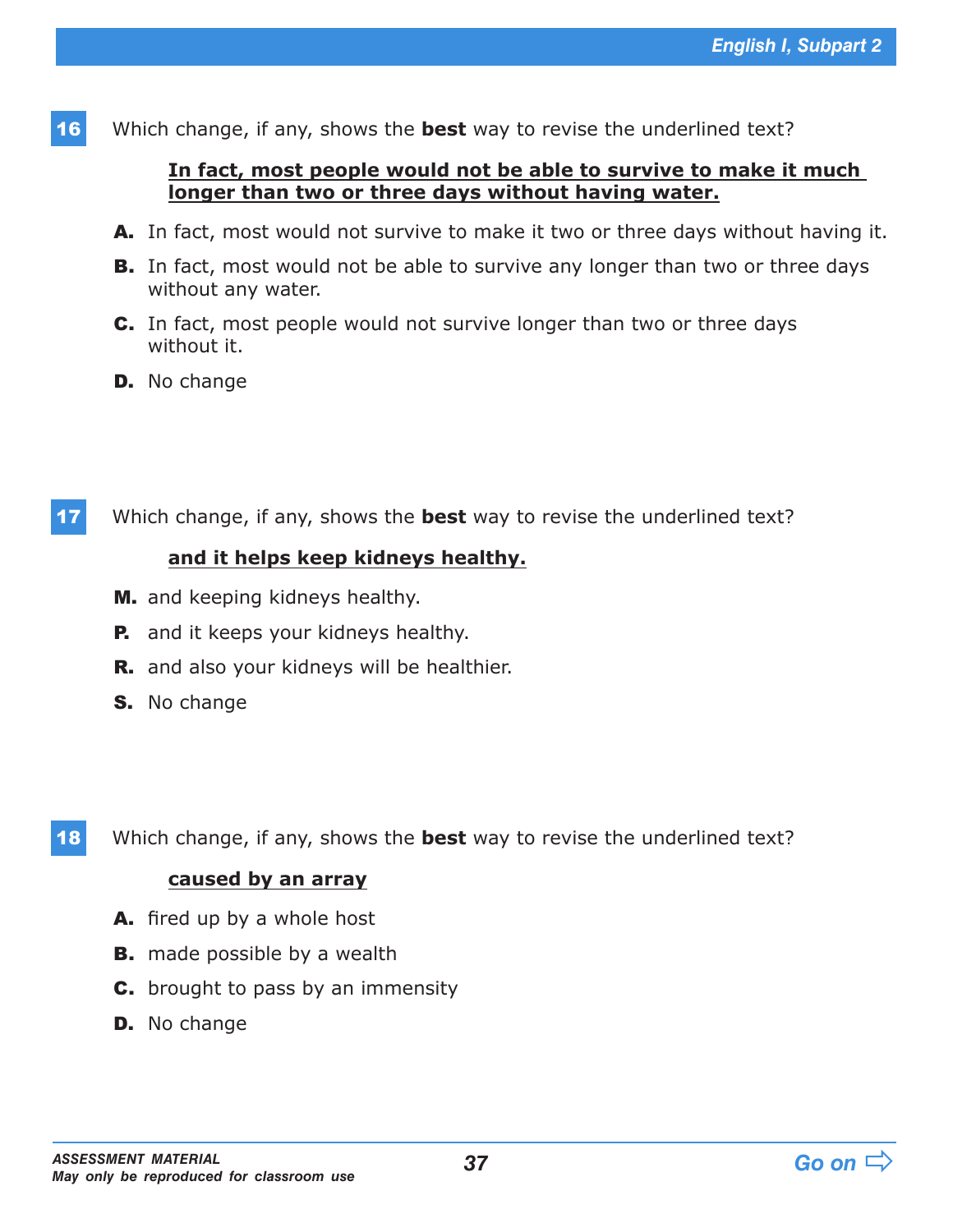19 Which change, if any, shows the **best** way to revise the underlined text?

### **When you take most of the water out of the picture**

- M. If there isn't a whole lot of water
- **P.** With decreased levels of water
- R. Running on low amounts of water
- S. No change

20 Which change, if any, shows the **best** way to revise the underlined text?

## **when you are done with**

- A. when finished with
- **B.** being done with
- C. after
- D. No change